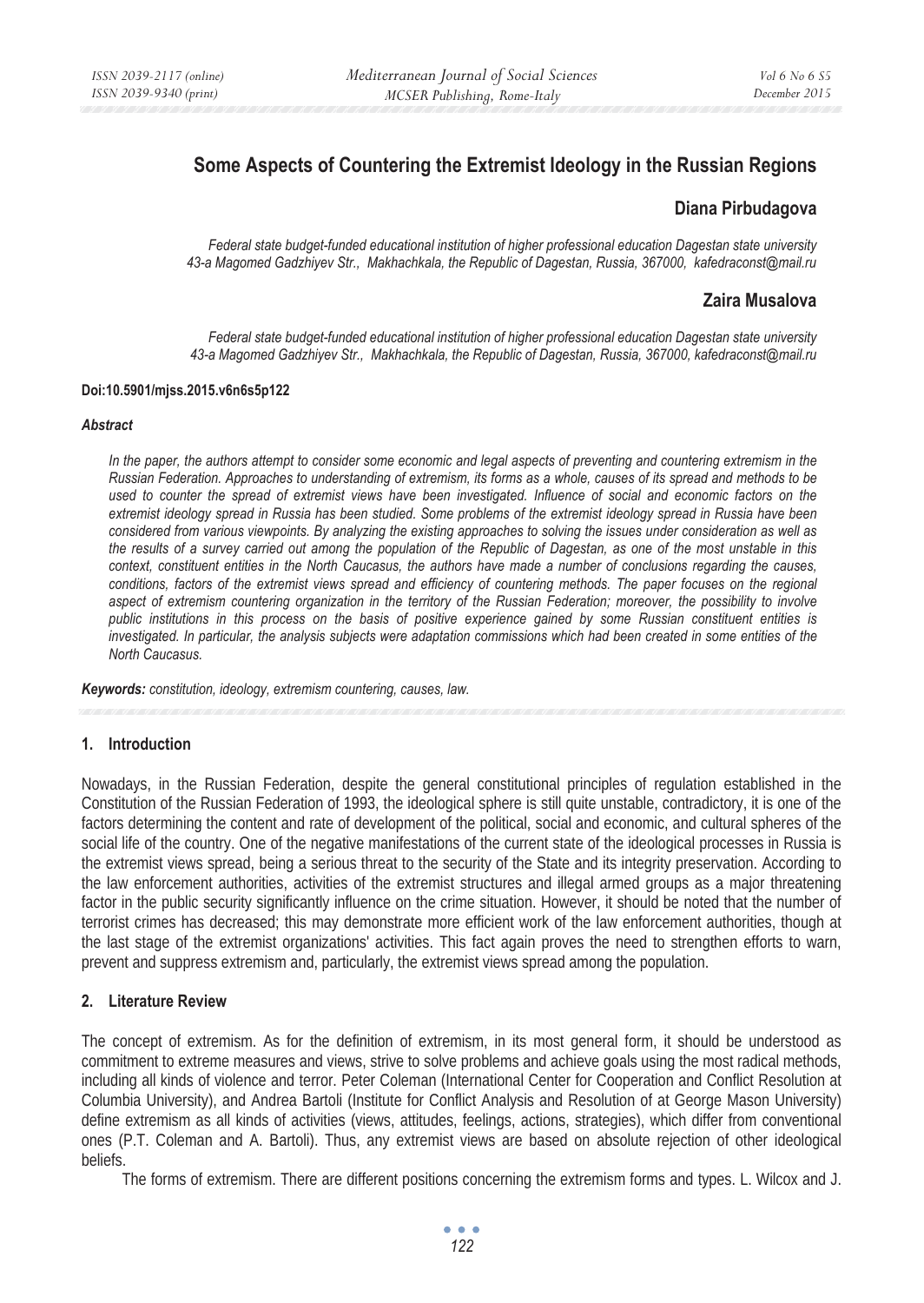| ISSN 2039-2117 (online) | Mediterranean Journal of Social Sciences | <i>Vol</i> 6 No 6 S5 |
|-------------------------|------------------------------------------|----------------------|
| ISSN 2039-9340 (print)  | MCSER Publishing, Rome-Italy             | December 2015        |

George in their research distinguish two main types of extremism in the United States: left and right (J. George, L. Wilcox, 1992). According to the authors, Communist parties referred to the left extremists, and various neo-Nazi organizations to the right. At the same time, S.M. Lipset, in particular, argued that, along with the right and left extremism, there is extremism of the Center, on which basis fascism was formed (Lipset S.M., 1960). Such positions are typical for the second half of the XX century as the "cold war" consequences. In addition, this differentiation reflects the essence of a political form of extremism in a very limited way (Eatwell R., 2003).

The causes of the extremist views spread. Various authors identify different causes of the extremism spread. D. Olshansky, for example, identifies the following main causes of the extremist ideology emergence:

- social and economic factors, including a drop in the populations' living standard;
- negative manifestations of political institutions and governmental structures, their inability to solve urgent problems of the social development;
- totalitarian nature of the political regime, absence of a real opposition, persecution of dissent, violation of national feelings, strive of certain groups to speed up their problems solution, leaders' political ambitions, etc. (D. Olshansky, 2002)

While considering the causes of the youth extremism emergence and development in the Russian Federation, E.A. Pain specifies the following ones:

- different kinds of the social injustice;
- deterioration of the financial situation of this population category;
- violation of the youth' rights, discrimination and a limited form of their protection, etc.

According to the author, these causes prove that the main problems caused by various protest forms of the youth's self-organization are social injustice, violation of the young citizens' economic and constitutional rights (E.A. Pain, 2002).

The influence of the social and economic factors on the extremist views spread is indirectly confirmed by the fact that it has been spread mostly in the countries with a low level of the social and economic development.

According to Walter Laqueur, the main myth of terrorists is that they are poor, hungry and deprived of human desires. At the same time, it is primarily the case of the extremist organizations leaders; for example, officials of the Palestine Liberation Organization receive 5,000 dollars a month, and the total income of the organization is 150-200 mln. dollars a year (L. Walter, 1978). It is not by mere chance that in a number of common positions of the EU Council concerning the measures to counter extremism and terrorism, they specify the need to limit financing of extremist and terrorist organizations, particularly, to freeze financial assets, for example, in the Common Position dated December 27, 2001 "On Combating Terrorism" (The Memorandum, 2001 ).

Along with some of the above-mentioned causes of the extremist views emergence and spread, E.L. Zabarchuk, also emphasizes "migrants' influx, ethnic crime" (E.L. Zabarchuk, 2008).

S.N. Fridinsky notes that the extremist crime growth is greatly affected by the social tension aggravation in the country, decrease in the employment rate and other factors criminalizing the society (S.N. Fridinsky, 2006).

Apart from the extremism growth causes, the author classifies three groups of factors, including economic, i.e. economic crises, unemployment, impoverishment of the majority of the population, criminalization of a certain part of the economy; great social stratification in the society; the second group of factors – social and political, i.e. the government weakening and its force structures inactivity; high corruption of officials; criminalization of the society; assistance to extremists from the representatives of the foreign non-governmental organizations channeling money to finance the extremist activity; the third group - ideological factors, i.e. lack of a national recognized ideological concept shared by the overwhelming majority of the population.

The general analysis of the different positions concerning the causes of the extremist views emergence shows that despite the variety of approaches, almost all authors emphasize the social and economic factor of the extremism spread. According to M.A. Yavorsky, "the causes of the extremism development and spread in the society, as well as opinions and approaches to its understanding, have many aspects, but the main determinants of extremism and most wrongful acts have been social and economic causes expressed in the social injustice accumulating many other circumstances "(M.A. Yavorsky, 2008).

According to A.V. Sergeeva, one of the most significant potential causes of emergence and development of extremist views and all their manifestations are social and economic factors, and they are directed both against the individual and the State and the society as a whole (A.V. Sergeeva, 2010).

According to N.D. Makhmadiev, extremism is a social deterministic phenomenon which has particular prerequisites for its emergence and specific conditions of its existence, which are deterioration of the social and political, economic and psychological conditions of the social life (N.D. Makhmadiev, 2012).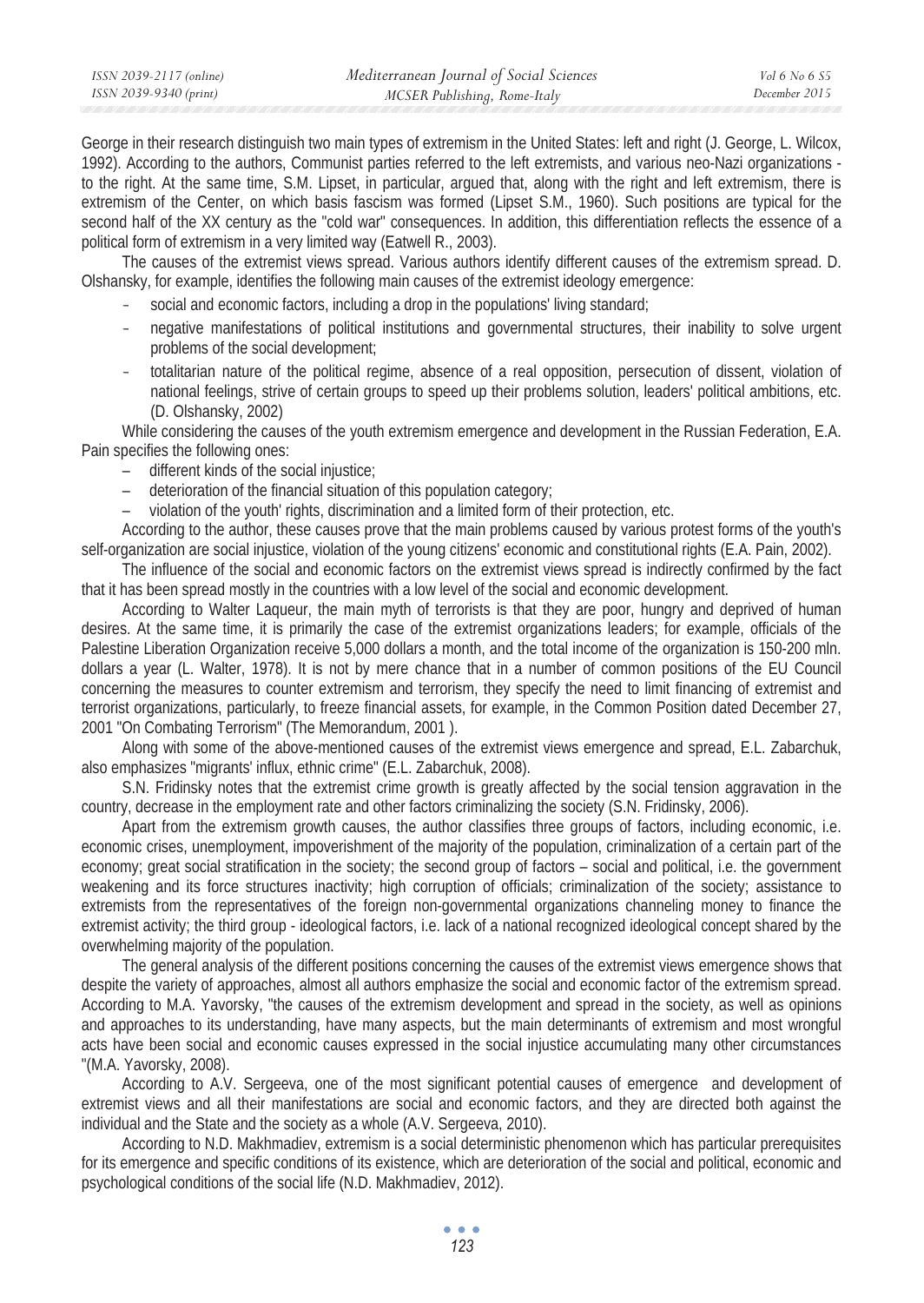Factors reducing the extremist views spread in Russia. According to I.N. Senin, to solve the problem of the extremism spread in Russia, it is necessary to effect qualitative changes in the social situation, in addition to the legislative measures. According to the author, for this purpose, "it is necessary to ensure real improvement in the population's living standard, by greatly reducing its social stratification; achieve a high level of moral and legal culture of the individual and society; create an efficient youth's socialization system enabling them to perform self-fulfillment "(I.N. Senin, 2011).

In most cases, the key methods of combating various extremism manifestations are the force methods based on the activities of various law enforcement authorities of the State. At the same time, according to V.N. Lopatin, to organize countering the extremist phenomena, it is necessary "to use not only force methods, but to a greater extent, appropriate legal and economic tools supported by social and psychological and ideological measures aimed at limiting negative conditions and corruption prerequisites" (Lopatin, 2001). One of the areas of countering extremism is aimed at eliminating its emergence causes. However, there is no clear understanding of this issue.

## **3. Research Methods**

We used general scientific methods (logical, systematic, functional, etc.); specific scientific methods (formal legal, comparative legal, case study method, modeling method, statistical, etc.), method of constitutional comparativistics, constitutional interpretation.

# *3.1 Empirical Methods*

Within the framework of this study, a poll was carried out; the poll purpose was to determine the attitude of the population of the Republic of Dagestan – a constituent entity of the Russian Federation, one of the most problematic regions in the North Caucasus in the context of countering extremism, to this phenomenon and the extremism countering measures implemented by the federal and republican governmental authorities. The poll was conducted in April and March 2015. 250 persons of different age groups (from 18 to 70 years), different social status, educational level were polled. Questions and variants of answer were given in accordance with Table 1.

|    | No. Question                                                                 | Variants of Answer                          |
|----|------------------------------------------------------------------------------|---------------------------------------------|
|    | Which form of extremism is, in your opinion, the most threatening in Russia? | 1. National                                 |
|    | (choose one of the answers)                                                  | 2. Religious                                |
|    |                                                                              | 3. Social                                   |
|    |                                                                              | 4. Other (write in)                         |
| 2. | The Russian authorities can protect the population of Russia from new        | 1. Definitely, yes                          |
|    | terrorist attacks, can't they? (choose one of the answers)                   | 2. Rather, yes                              |
|    |                                                                              | 3. Rather, no                               |
|    |                                                                              | 4. Definitely, no                           |
|    |                                                                              | 5. Neither agree nor disagree               |
| 3. | In your opinion, what changes occurred in recent years in combating          | 1. The situation has significantly improved |
|    | extremism? (choose one of the answers)                                       | 2. The situation has slightly improved      |
|    |                                                                              | 3. The situation has not improved           |
|    |                                                                              | 4. The situation has slightly worsened      |
|    |                                                                              | 5. The situation has significantly worsened |
|    |                                                                              | 6. Neither agree nor disagree               |
| 4. | The activities of the federal government authorities in countering extremism | 1. Definitely, yes                          |
|    | are efficient, aren't they? (choose one of the answers)                      | 2. Rather, yes                              |
|    |                                                                              | 3. Rather, no                               |
|    |                                                                              | 4. Definitely, no                           |
|    |                                                                              | 5. Neither agree nor disagree               |
| 5. | The government authorities in the constituent entities of the Russian        | 1. Definitely, yes                          |
|    | Federation have real powers to counter extremism, don't they? (choose one    | 2. Rather, yes                              |
|    | of the answers)                                                              | 3. Rather, no                               |
|    |                                                                              | 4. Definitely, no                           |
|    |                                                                              | 5. Neither agree nor disagree               |

# **Table 1.** Questionnaire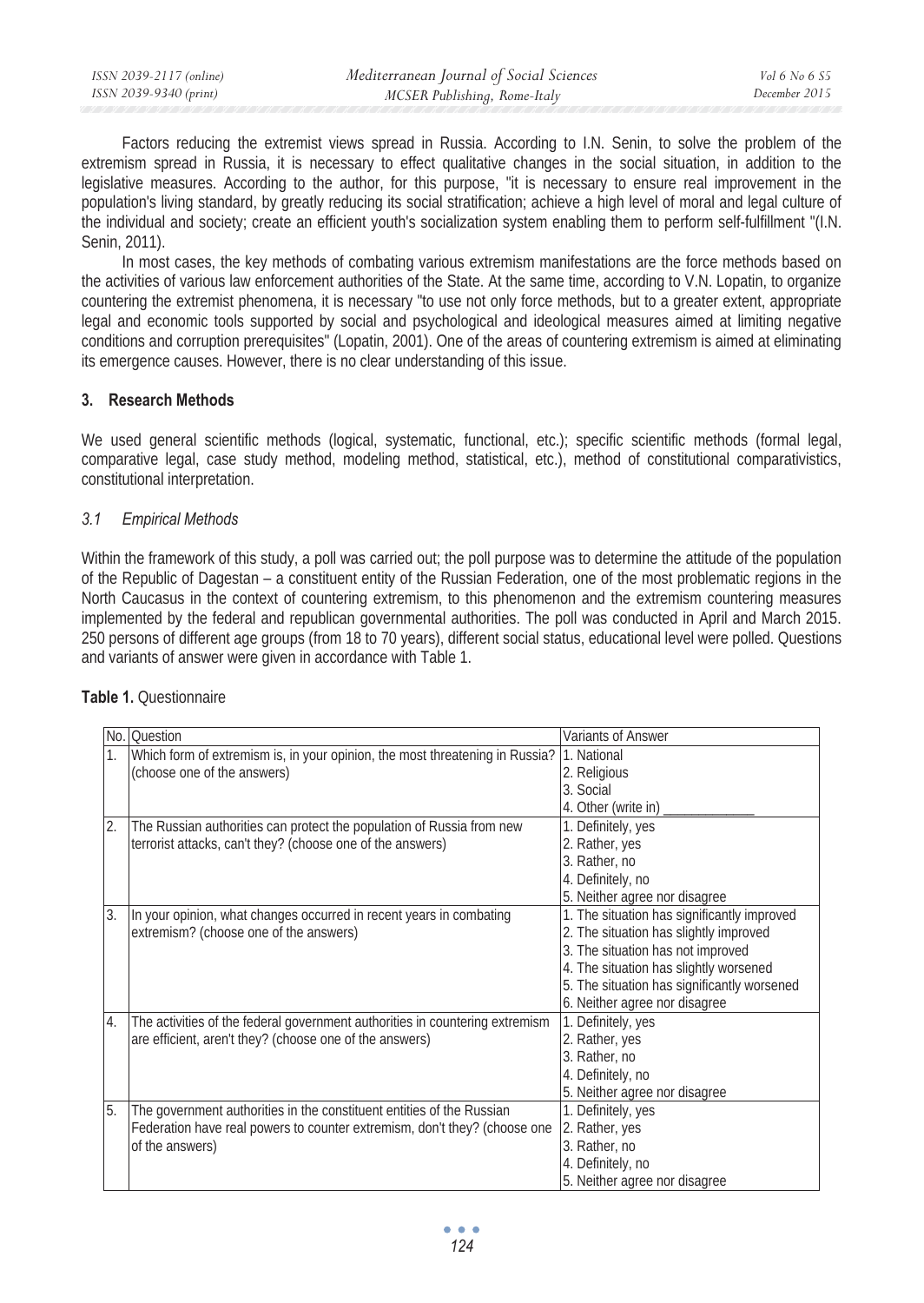| 6. | Rate the quality of the Russian laws in countering extremism? (choose one       | 1. Excellent                                     |
|----|---------------------------------------------------------------------------------|--------------------------------------------------|
|    | of the answers)                                                                 | $2.$ Good                                        |
|    |                                                                                 | 3. Satisfactory                                  |
|    |                                                                                 | 4. Unsatisfactory                                |
| 7. | What is, in your opinion, the reason for the extremism spread in Dagestan?      |                                                  |
|    | (write in any number of answers)                                                |                                                  |
| 8. | What is, in your opinion, the reason for the extremism spread in Dagestan?      |                                                  |
|    | (write in any number of answers)                                                |                                                  |
| 9. | How do you estimate the activities of the Adaptation Commission in the RD?      | 1. It is an efficient mechanism to counter       |
|    | (choose one of the answers)                                                     | extremism                                        |
|    |                                                                                 | 2. In some cases, such institutions produce      |
|    |                                                                                 | positive results                                 |
|    |                                                                                 | 3. In general, satisfactory                      |
|    |                                                                                 | 4. Its activities have a negative impact on      |
|    |                                                                                 | countering extremism in the RD                   |
|    | 10. What is the role of the civil society institutions (for example, the Public | 1. It is an efficient mechanism to counter       |
|    | Chamber, Soldiers' Mothers' Committee, etc.) in countering the extremism        | extremism                                        |
|    | spread? (choose one of the answers)                                             | 2. In some cases, such institutions produce      |
|    |                                                                                 | positive results                                 |
|    |                                                                                 | 3. In general, satisfactory                      |
|    |                                                                                 | 4. Its activities have a negative impact on      |
|    |                                                                                 | countering extremism                             |
|    | 11. Your actions, if you become aware of the facts of extremist activity        | 1. I will appeal to the law enforcement          |
|    | manifestations                                                                  | authorities.                                     |
|    |                                                                                 | 2. I will consult my relatives.                  |
|    |                                                                                 | 3. I will not respond in any way, if it does not |
|    |                                                                                 | concern me.                                      |
|    |                                                                                 | 4. I will not appeal to anywhere, because it     |
|    |                                                                                 | may threaten my safety.                          |
|    | 12. In your opinion, what factors can help reduce extremism in Russia?          | 1. Improving the population's welfare.           |
|    |                                                                                 | 2. Reducing the unemployment rate.               |
|    |                                                                                 | 3. Improving efficiency of the law               |
|    |                                                                                 | enforcement authorities.                         |
|    |                                                                                 | 4. Improving the inter-ethnic relations.         |
|    |                                                                                 | 5. Strengthening control of the government       |
|    |                                                                                 | authorities over the activities of religious     |
|    |                                                                                 | institutions.                                    |
|    |                                                                                 | 6. Your answer.                                  |

### **4. Results and Discussion**

First of all, it should be noted that the vast majority of the respondents indicated religious and national extremism forms (80%) as the most threatening in Russia. What concerns the authorities' ability to protect the population of Russia from new terrorist attacks, in the respondents' opinion, it is very doubtful, most answers were "Rather, no" (40%) or "Definitely, no" (37%). A negative perception was reflected in the answer to the question concerning changes that occurred in recent years in combating extremism, the majority of respondents answered that the situation has worsened (38%), or the situation has not changed (25%).

Generally, the results of sociological survey conducted show lack of the population's support of the measures taken by the State, both at the federal and regional levels, in countering extremism.

The situation paradox is that, when estimating efficiency of the federal authorities' activities in countering extremism, the respondents' opinions were almost equally divided (44% - positive answers, 50% - negative ones). Similarly, answers to the question concerning the real powers of the government authorities in the constituent entities of the Russian Federation in countering extremism (46% - positive answers, 49% - negative ones). Moreover, estimation of the quality of the Russian laws in countering extremism was satisfactory (55%).

What makes uneasy is when answering the question concerning actions, if it is known about the facts of extremist activity manifestations, the greatest number of answers were "I will address to the law enforcement authorities" (32%) and "I will not address to anywhere, because it may threaten my safety" (36%).

As for the extremism spread causes, the following factors were most frequently named: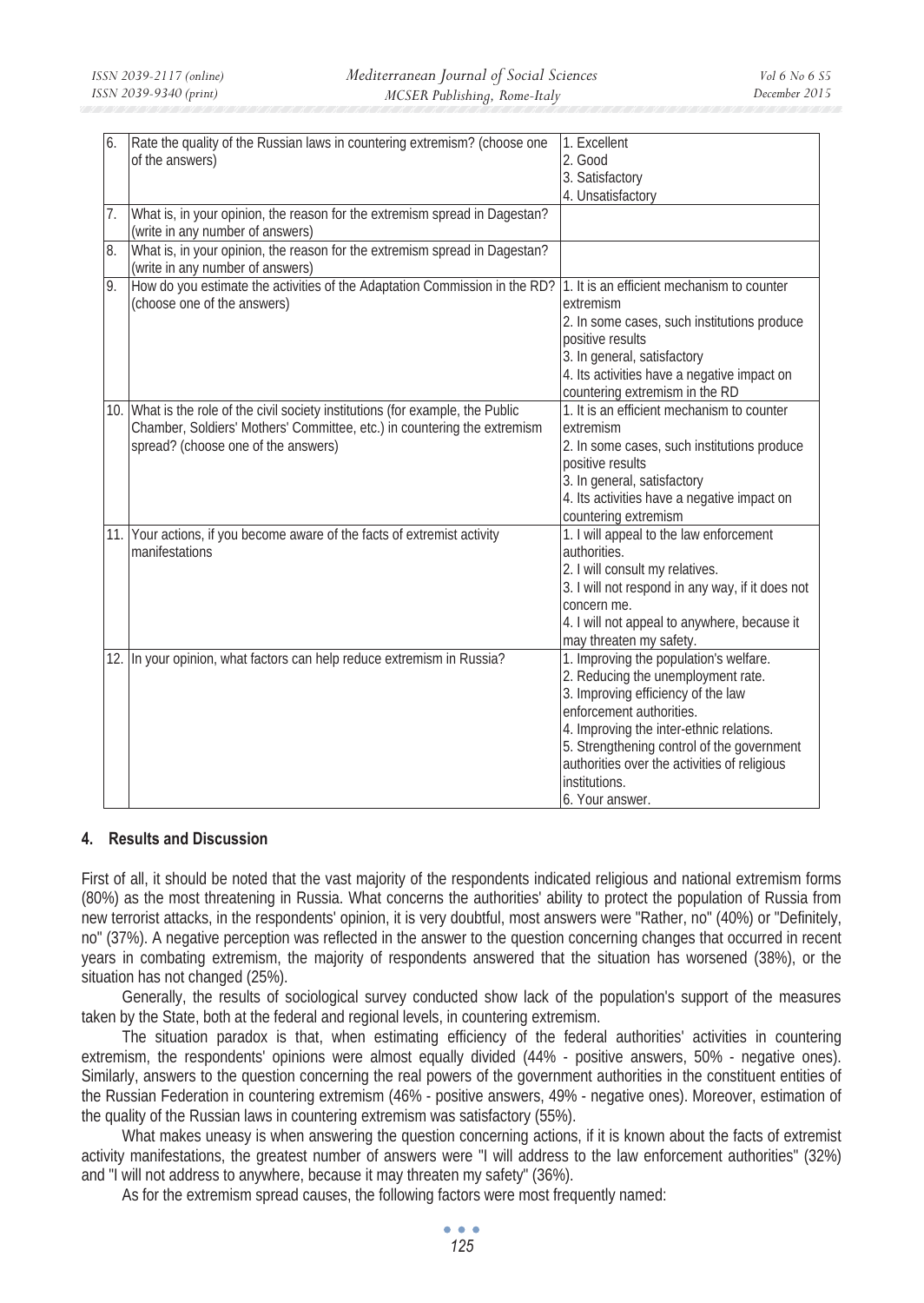*"Outside forces" effect, foreign countries' interest (17%). Low educational level (15%). International conflicts (14%). Corruption (13%). Inefficient activities of the law enforcement authorities (13%). Recruitment (10%).* 

It should be noted that among the causes of the extremist ideology spread an economic factor was named rather rarely (only 11%), though the North Caucasus republics, for which these problems are very acute, as a rule, are significantly inferior to other constituent entities of Russia in the social and economic development level.

At the same time, an economic factor was most often named among the factors that can contribute to reducing extremism in Russia. The most common answers were reducing the unemployment rate (20%) and improving the population's welfare (22%). Regarding measures for countering extremism, as a whole, and extremist views, in particular, the following factors were named: improving efficiency of the law enforcement authorities (23%), improving the interethnic relations (22%), strengthening control of the government authorities over the activities of religious institutions (20%).

In this situation, it is particularly important to involve civil society institutions, non-governmental organizations and religious institution in solving this problem.

In a number of constituent entities of the Russian Federation, including Southern and North Caucasian Federal District, social structures aiming at improving inter-religious and inter-ethnic trust, are supported. Such organizations exist in each region, and their importance can hardly be overestimated ("Union of Stavropol Peoples for Peace in the Caucasus", "The Supreme Council of the Ossetians", etc.). Moreover, in each constituent entity of the Russian Federation there are their own unique projects. Thus, over the last few years the Anti-Terrorist Commission (ATC) in the Kabardino-Balkar Republic has been implementing an interregional youth project "Kunachestvo"; within the project, different public events in which children from the North Caucasus republics participate, are organized. In the Republic of North Ossetia-Alania, "Peace to the Children of the Caucasus" Project has been implemented with an active support of the national cultural center "Nykhas"; within the project, "friendship visits" of pupils from neighboring countries are organized.

The experience gained by a number of republics of the North Caucasian Federal District is worth noting in creation and operation of various kinds of commissions aiming at adaptation of the persons once involved in the extremist activities.

The above-mentioned commissions, as a rule, consist of the representatives of the government authorities of the Russian Federation, law enforcement authorities, regional non-governmental organizations, religious institutions. Due to the fact that the experience of this kind of commissions is rather small, still there is no clear understanding of the functions which are assigned to the commission as a whole and to each of its members individually. A lot of skeptical remarks were made immediately after the institution creation. And they are still being expressed. The main argument in the criticism is the fact that the commission can not provide real security guarantees. Once, the Head of Ingushetia acted as such a guarantor by himself. On October 22, 2012 a "hot line" of the Head of the Republic of Ingushetia for members of illegal armed groups who wish to return to a peaceful life, started to work. In Dagestan, for a short period of time 20 people were drawn from the criminal underworld. These data were announced at the first meeting of the commission with the Head of the Republic for reconciliation and harmony, which was established after abolition of the Adaptation Commission, despite the positive role of this institution.

## **5. Conclusion**

It is obvious that in modern Russia the extremist views spread is a real threat to stability, national security and social and economic development of the country. The experience gained in a number of countries (Libya, Syria, Iraq) shows that extremism can be well organized, sufficient to break the territorial integrity of the country. According to the data provided by the official sources in Syria, thousands of Russians, most from the North Caucasus, fight for "Islamic State of Iraq and the Levant".

In these circumstances, it seems necessary to study mechanisms to counter the extremist views spread in our country; a particular attention should be paid to the North Caucasus republics, as the most dangerous region in this context.

In this way, it is necessary to use both state and non-state mechanisms, actively involve non-governmental